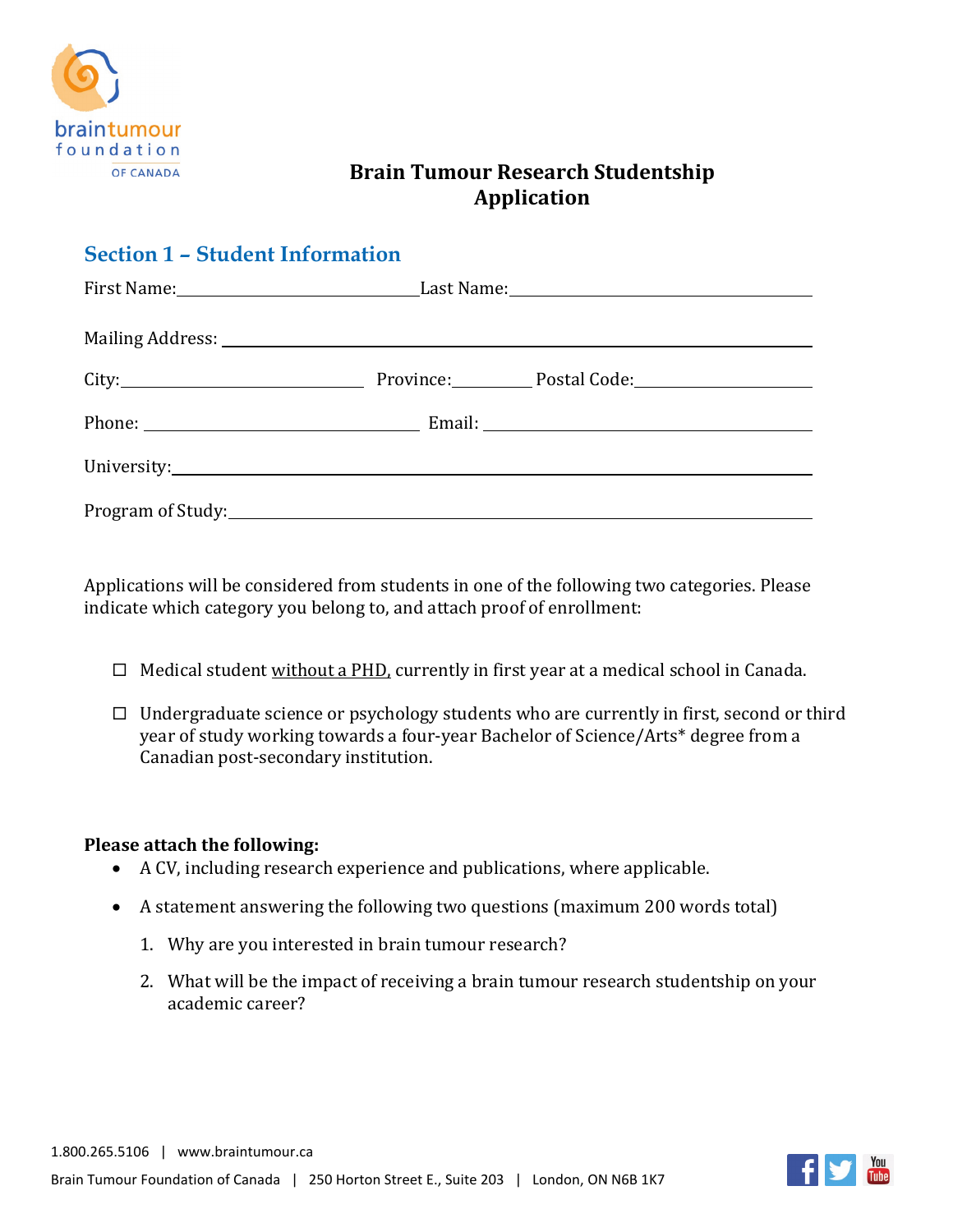# **Section 2 – Supervisor Information**

|                    |                                                                                                                                                                                                                                | First Name: _________________Last Name: ___________________________Designations: __________________                                                                                                                                                                                     |  |
|--------------------|--------------------------------------------------------------------------------------------------------------------------------------------------------------------------------------------------------------------------------|-----------------------------------------------------------------------------------------------------------------------------------------------------------------------------------------------------------------------------------------------------------------------------------------|--|
|                    |                                                                                                                                                                                                                                |                                                                                                                                                                                                                                                                                         |  |
|                    |                                                                                                                                                                                                                                |                                                                                                                                                                                                                                                                                         |  |
|                    |                                                                                                                                                                                                                                |                                                                                                                                                                                                                                                                                         |  |
|                    |                                                                                                                                                                                                                                | Mailing Address: 1999 Mailing Address: 1999 Mailing Address: 1999 Mailing Address: 1999 Mailing Address: 1999                                                                                                                                                                           |  |
|                    |                                                                                                                                                                                                                                | City: Current Collection Province: City: Postal Code: Collection Postal Code:                                                                                                                                                                                                           |  |
|                    |                                                                                                                                                                                                                                |                                                                                                                                                                                                                                                                                         |  |
|                    | Phone: 2008 Phone: 2008 Phone: 2008 Phone: 2008 Phone: 2008 Phone: 2008 Phone: 2008 Phone: 2008 Phone: 2008 Phone: 2008 Phone: 2008 Phone: 2008 Phone: 2008 Phone: 2008 Phone: 2008 Phone: 2008 Phone: 2008 Phone: 2008 Phone: |                                                                                                                                                                                                                                                                                         |  |
|                    |                                                                                                                                                                                                                                | Please attach a mini-CV for the last five (5) years only. Maximum - two (2) pages. The Biosketch<br>needs to include Education, Honours, Professional Experience, Professional Activities and<br>Publications. Please do not list any Publications, Presentations, et al prior to 2016. |  |
| funds and year(s). |                                                                                                                                                                                                                                | Please briefly describe the funding you have obtained to support this project. Indicate source of                                                                                                                                                                                       |  |
|                    |                                                                                                                                                                                                                                |                                                                                                                                                                                                                                                                                         |  |
|                    |                                                                                                                                                                                                                                |                                                                                                                                                                                                                                                                                         |  |
|                    |                                                                                                                                                                                                                                |                                                                                                                                                                                                                                                                                         |  |
|                    |                                                                                                                                                                                                                                |                                                                                                                                                                                                                                                                                         |  |

**The PROPOSED SUPERVISOR is required to submit a letter stating acceptance of the applicant.** 

**\*Please note: Maximum of one award per lab, per year**

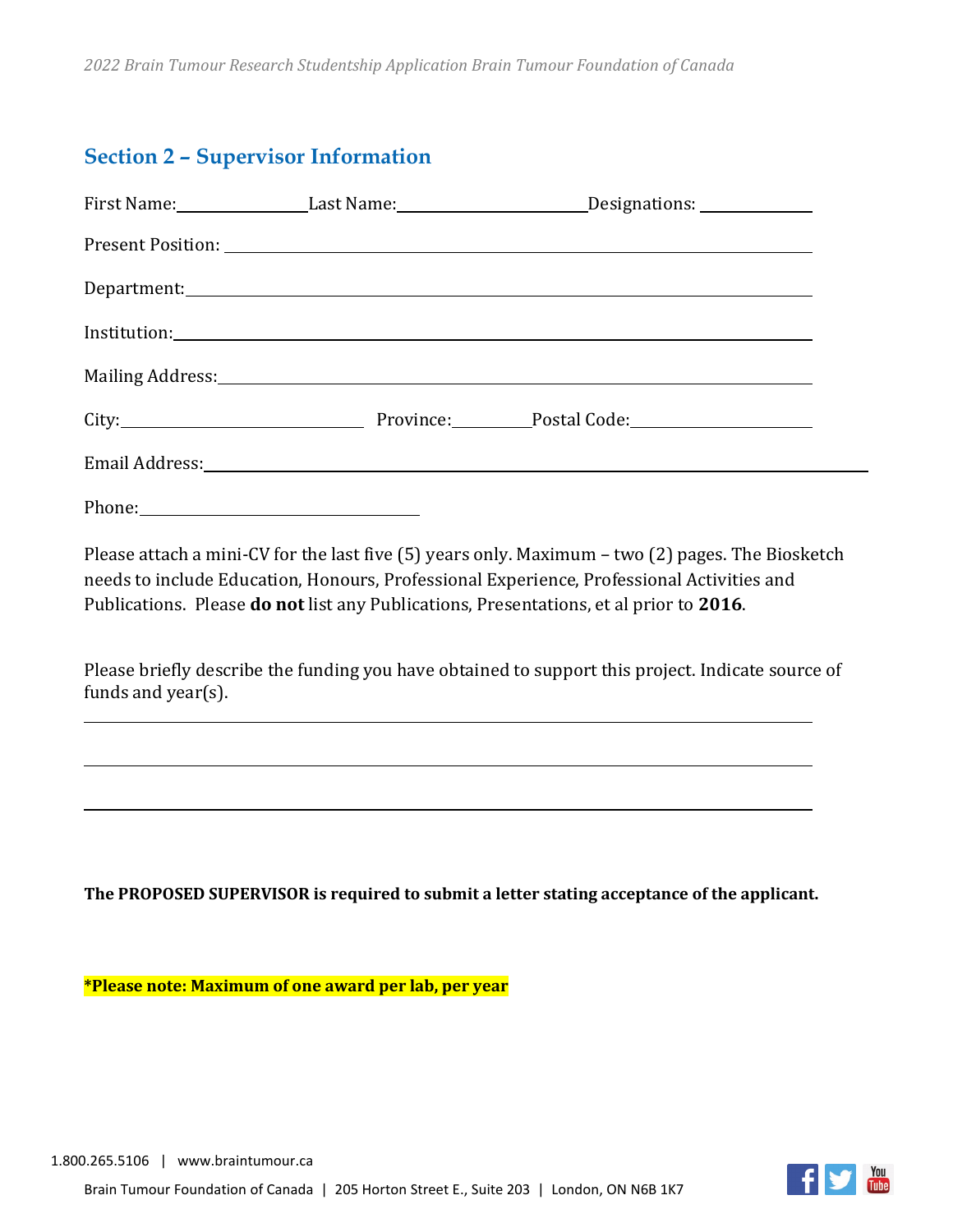

# **Section 3 – Reference Information**

Three **additional letters** of reference are required (outside of Supervisor). All three individuals should be personally acquainted with the applicant and the applicant's professional work.

List the names, institution and contact information (including mailing address, phone number(s) and email address of these three individuals:

|              | <b>Name</b> | Institution | Contact<br>information |
|--------------|-------------|-------------|------------------------|
| $\mathbf{1}$ |             |             |                        |
| $\mathbf{2}$ |             |             |                        |
| 3            |             |             |                        |

Note: Please emphasize to your references the importance of submitting their letters in a timely manner. The deadline for receipt of all letters of reference is the same as the Studentship Application: **January 7th, 2022, 4:30pm EST**. The letters and full application (1 PDF for all portions of application) **must be emailed directly t[o sruypers@braintumour.ca](mailto:sruypers@braintumour.ca) .** 

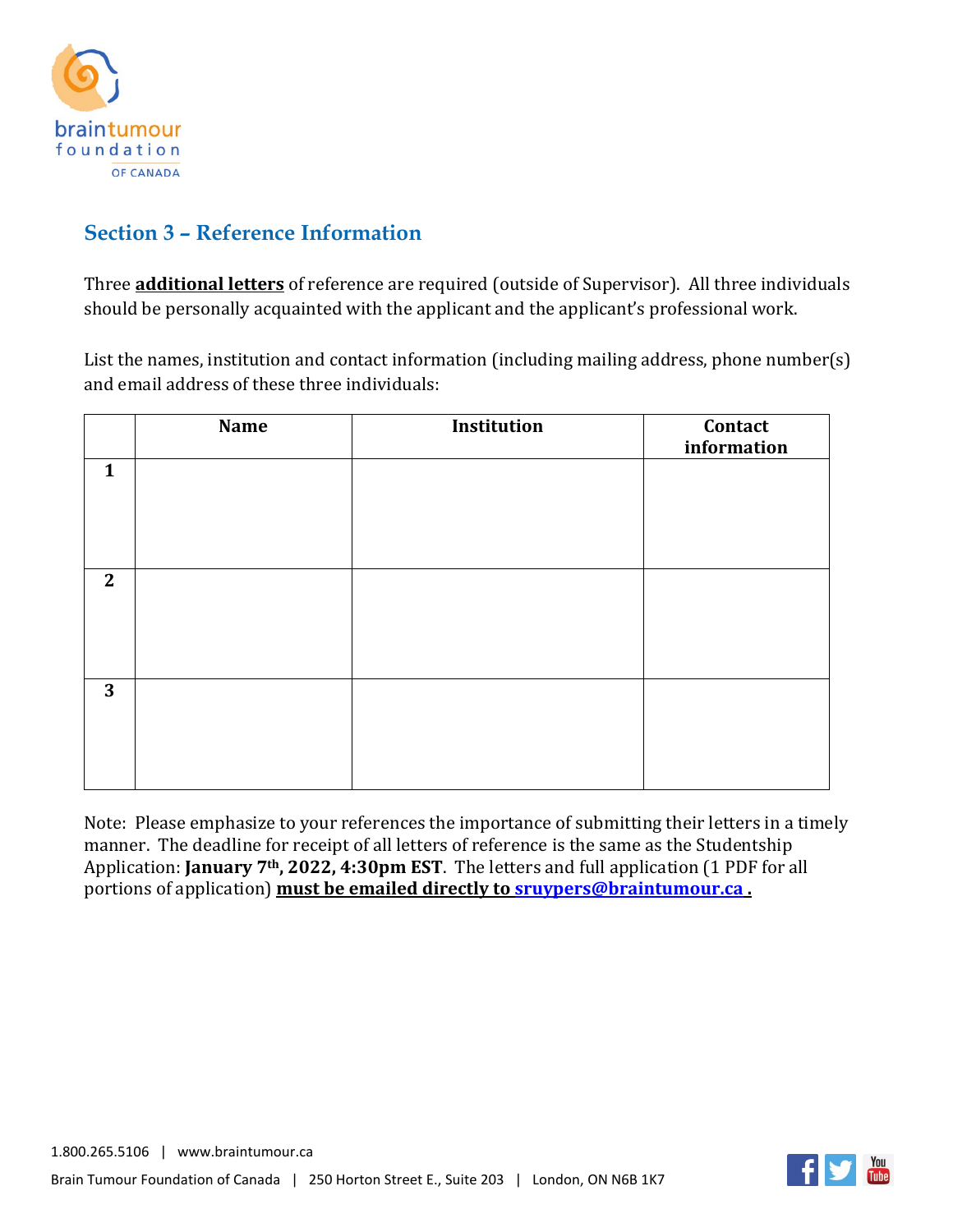### **Section 4 – Research Project Information**

#### **Title of Proposed Research**:

**Please provide a brief lay summary of the project** for use in all appropriate Brain Tumour Foundation of Canada publications. Please describe the implications of this research project for brain tumour patients. *Maximum – 200 words.*

### **Please outline the student's role applicable to this project:**

In the first term:

In the second term:

| Use of Human Subjects:  <br><b>Yes</b><br>N <sub>o</sub>                                                                                                                                                                                                                                                                                                                                                                                                                                                                                 |
|------------------------------------------------------------------------------------------------------------------------------------------------------------------------------------------------------------------------------------------------------------------------------------------------------------------------------------------------------------------------------------------------------------------------------------------------------------------------------------------------------------------------------------------|
| <b>Use of Research Animals:</b><br>Yes<br>N <sub>0</sub>                                                                                                                                                                                                                                                                                                                                                                                                                                                                                 |
| If yes anywhere above, please specify: _                                                                                                                                                                                                                                                                                                                                                                                                                                                                                                 |
| Please note: Successful recipients <b>MUST</b> provide ethics or evidence of application within 60 days of<br>receiving notification of the award in order to receive funds. If documentation of proof of submission<br>for approval, or the actual approval is presently available, please include with your application (if<br>applicable). Successful applicants disbursement of funds will not occur until evidence of approval<br>from appropriate Institutional Review Board(s) is received within the timeline previously stated. |

**Please provide an outline of the proposed research project and studentship on not more than three (3) attached pages using 12 point font. IMPORTANT:** As much as possible, the outline of the research should be written in lay terms. The members of the Research Committee of Brain Tumour Foundation of Canada, who will review the grant applications, are from many different backgrounds: medicine, industry, business, philanthropy, etc. If you feel it is necessary to use complex terminology, please try to explain such terms as clearly as possible. The Research Committee also seeks the help of outside reviewers.

### **The outline should include:**

- *a.* Purpose of the research
- *b.* Background information
- *c.* Formulation of the objective of hypothesis
- *d.* Research design
- *e.* Expectations
- *f.* Possible pitfalls
- *g.* Expected objectives and accomplishments for the student in both term one and term two of the project
- *h.* References if appropriate

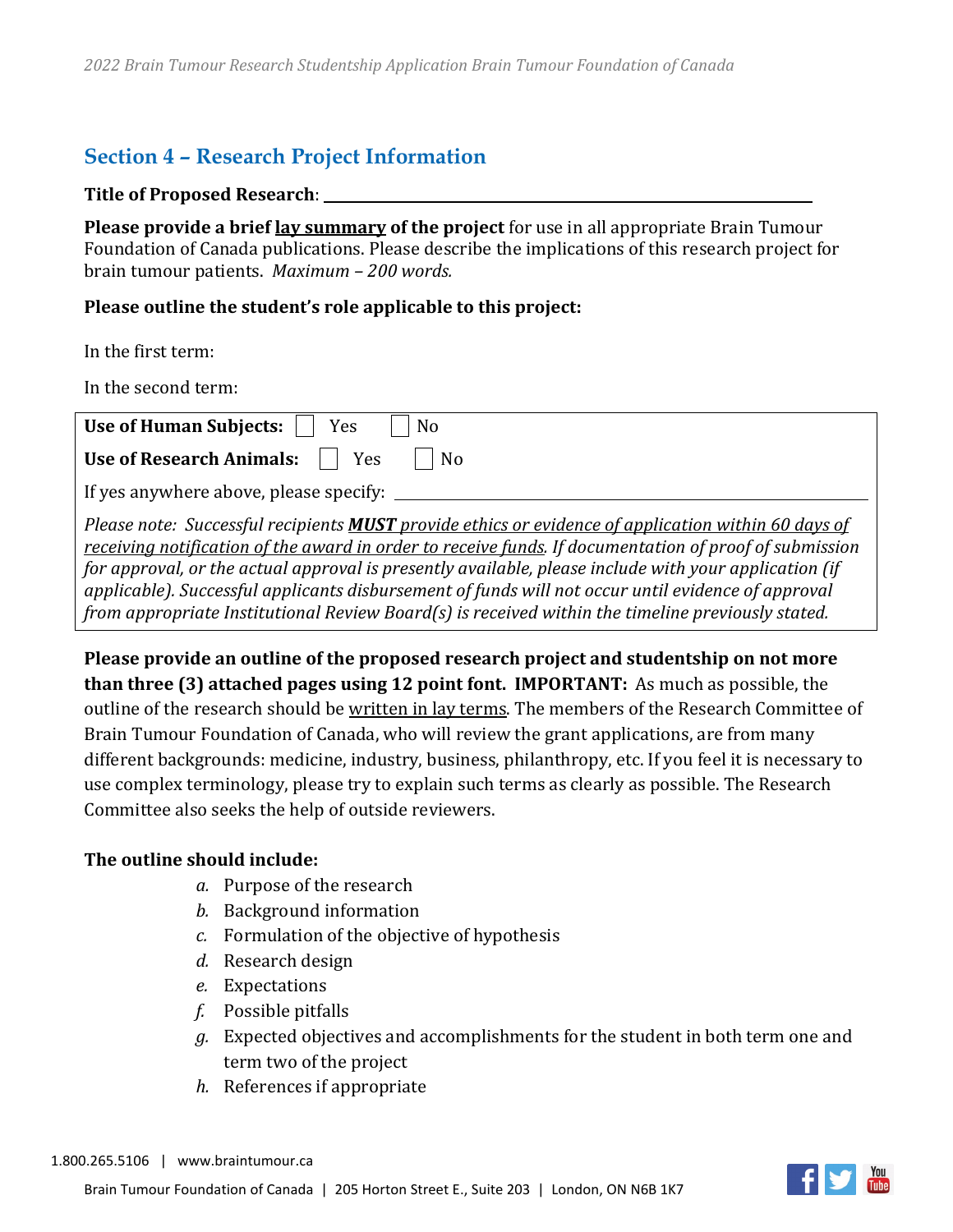

# **Section 5 – Financial Information**

**All funds are paid to the order of the institution and mailed to the institution's business/finance office directly.** In the event that you are awarded funds for your project, the following information is needed to help us process the award in a timely manner.

**Name:**

**Title:** 

**Mailing Address**:

**Phone Number & Email Address:**